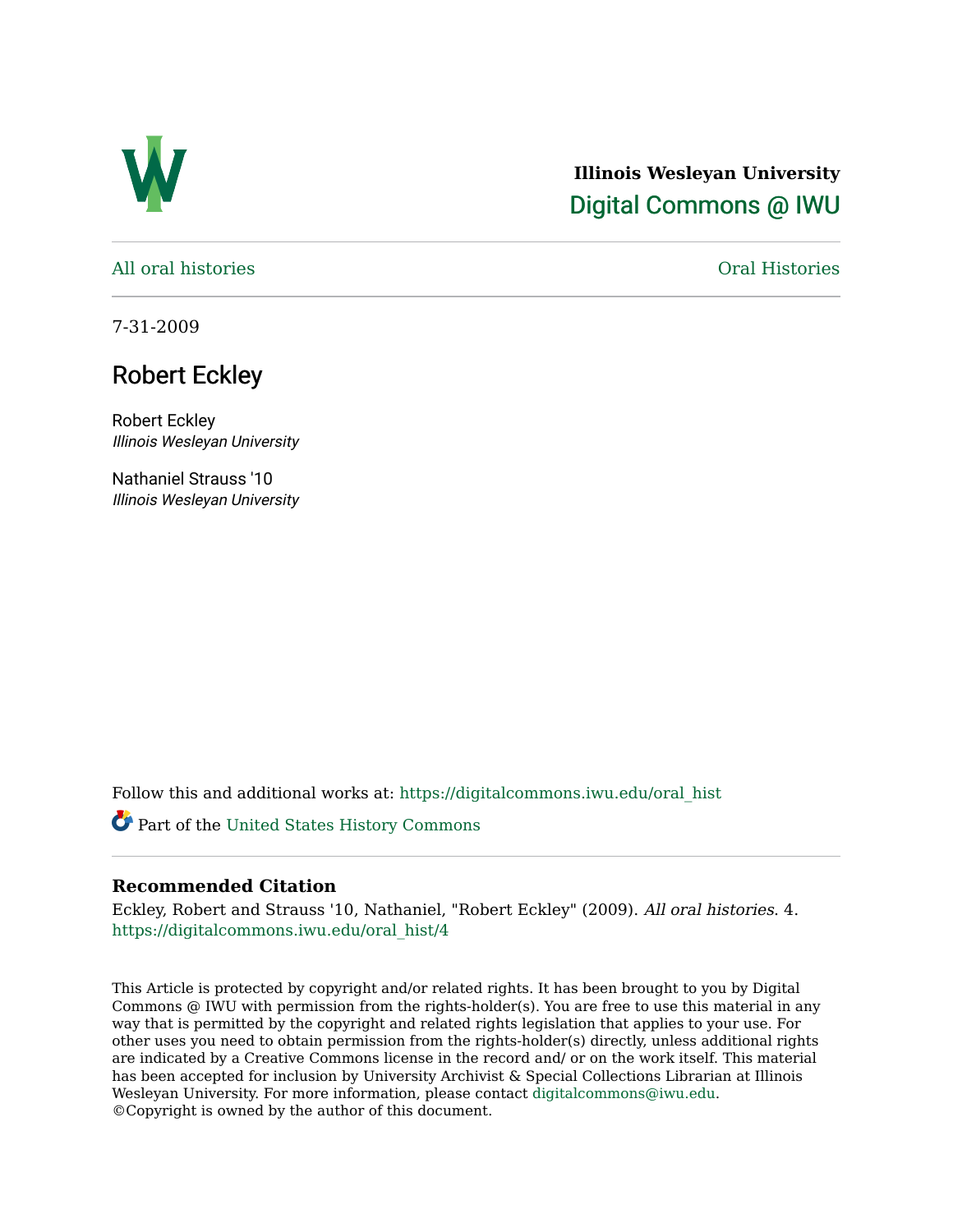Nathanial Strauss: Just to start, kind of as a way to catalogue it, I'm the interviewer and I am sitting here with Robert Eckley who was the past president of Illinois Wesleyan University and we're at his home in Bloomington, Illinois on July 31<sup>st</sup>, 2009. Okay, so you became the president in 1968?

Dr. Eckley: Right

Strauss: Correct. And before that you worked at Caterpillar in Peoria?

Eckley: I was head of the Business Economics Department at Caterpillar.

Strauss: And so were you approached by Wesleyan to become the president or is it something you applied for?

Eckley: I was approached.

Strauss: Okay, and I mean what were your impressions of that proposal ? Were you interested ?

Eckley: We got together on two occasions and I made the decision to accept their invitation.

Strauss: What was it that drew you to Wesleyan at first? Like what appealed about Wesleyan to you?

Eckley: I think the fact that it was a good liberal arts college with the potential of becoming distinguished.

Strauss: And so when you first got to Wesleyan you kind of had a vision in mind for what you wanted it to become?

Eckley: As I became acquainted with it, I thought that it was possible to improve its quality. It had a good student body and we needed to upgrade the faculty somewhat and we certainly needed to build an endowment.

Strauss: Mhhm

Eckley: We started out with a little less than \$7million and in 18 years we had a sevenfold increase to roughly \$50million.

Strauss: Wow. And your background was originally in economics and business, correct?

Eckley: Right. My background is in economics.

Strauss: So that must have helped you.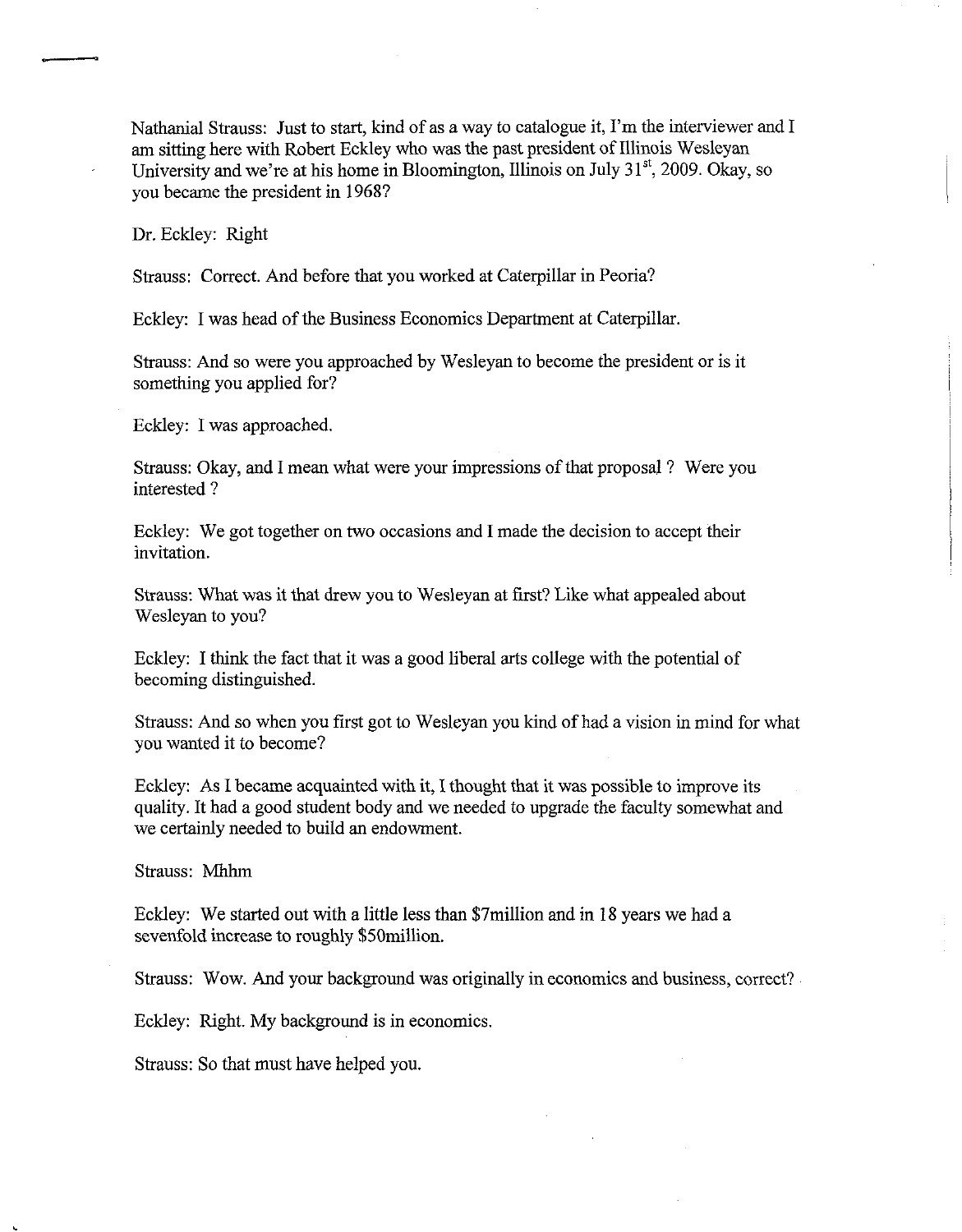Eckley: I had been in business fourteen years with Caterpillar. Prior to that I had taught at Harvard and the University of Kansas. I was also Senior Industrial Economist at the Federal Reserve Bank in Kansas City.

Strauss: Okay. Yeah, I actually went to the University of Kansas my freshman year.

Eckley: Oh, did you?

Strauss: So, good old Lawrence,Kansas.

Eckley: Right. I was there just two years and then I moved to the Federal Reserve Bank of Kansas City.

Strauss: Okay. Would you say that your background in economics and business really helped you when you got to Wesleyan, helped you build the endowment and helped you kind of create an identity for Wesleyan?

Eckley: I think so. We were a bit oriented toward the church and not well enough established with the business community. So it was a matter of gaining more participation with business and with professional people on the Board of Trustees. We tried to upgrade the institution in a number of directions. We also needed faculty improvement which took a while.

Strauss: Mhhm.

Eckley: And the same thing was true economically to build an endowment. It takes a while because you need to plant a lot of seeds, sew them; they spring up, and produce. That does not happen quickly.

Strauss: Sure, kind of to prepare for this interview. I was reading old editions of the Argus. I found a quote that had you comparing Wesleyan to places like Carlton, Lawrence and Oberlin and saying that Wesleyan really wasn't up to their standard at that time.

Eckley: Right

Strauss: I was wondering, what were some of the initiatives you took to bring Wesleyan up to that new standard?

Eckley: Well, 50% of the liberal arts faculty had doctorates when I came and by 1980 we were up to 80%. I started recruiting myself during the first two years. I went to the University of Chicago, Northwestern, Michigan, various places particularly in the Midwest. I did ultimately go to Harvard, Columbia, other places. It was a matter of trying to get ourselves tuned into various graduate departments. For example, a couple of

 $\overline{2}$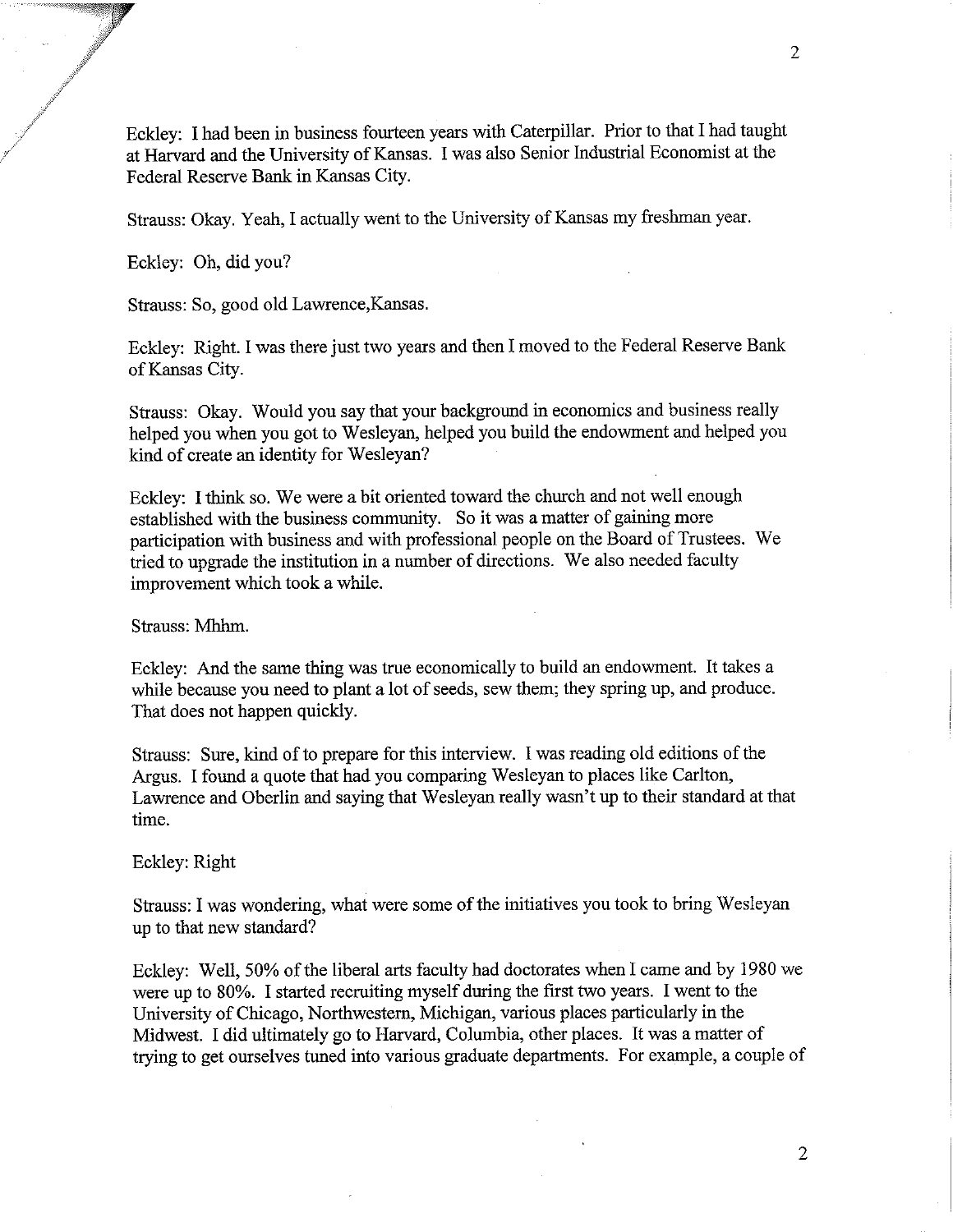the senior faculty now-Young in history and Bray in English were interviewed and came here.

## Strauss: Yeah, I had Dr. Bray

Eckley: Actually I interviewed every faculty member who came aboard in the 18 years I was here.

Strauss: Oh, okay. So you personally would interview them and see if they were someone you would want on the faculty.

Eckley: Right

Strauss: Okay. When you first came to campus, the relationship between the students and the administration was changing pretty radically at that time, wasn't it?

Eckley: It was, but we really had no basic problems. As my colleague at Illinois State University said, "The difference between your place and mine is that you know your students." We did not have 20,000 students. That made the big difference.

Strauss: Laughs

Eckley: But it was a period of unrest in the entire student community throughout the country. Some thought they were going to cause a revolution. We did have students marching on the court house with the ISU group. When they saw the police and sherff s patrol with big clubs and helmets, they decided to come back.

Strauss: So, obviously at the time, there was political unrest due to the war that was going on.

Eckley: The war was a disturbing element, although there were other things happening. That went away gradually in the early 1970's when the draft was ended by the expresident of Lawrence University. He became the last director of the draft in the United States. He went with the Nixon administration in 1972. I was invited too but obviously I did not go.

Strauss: Why didn't you go?

Eckley I was more interested in what I was doing here.

Strauss: Okay. I talked to a few other alums and they said that, for the most part, there wasn't a whole lot of political activism on campus . Students were not necessarily politically minded or really concerned about that. I was just wondering what your impressions of how active they were?

3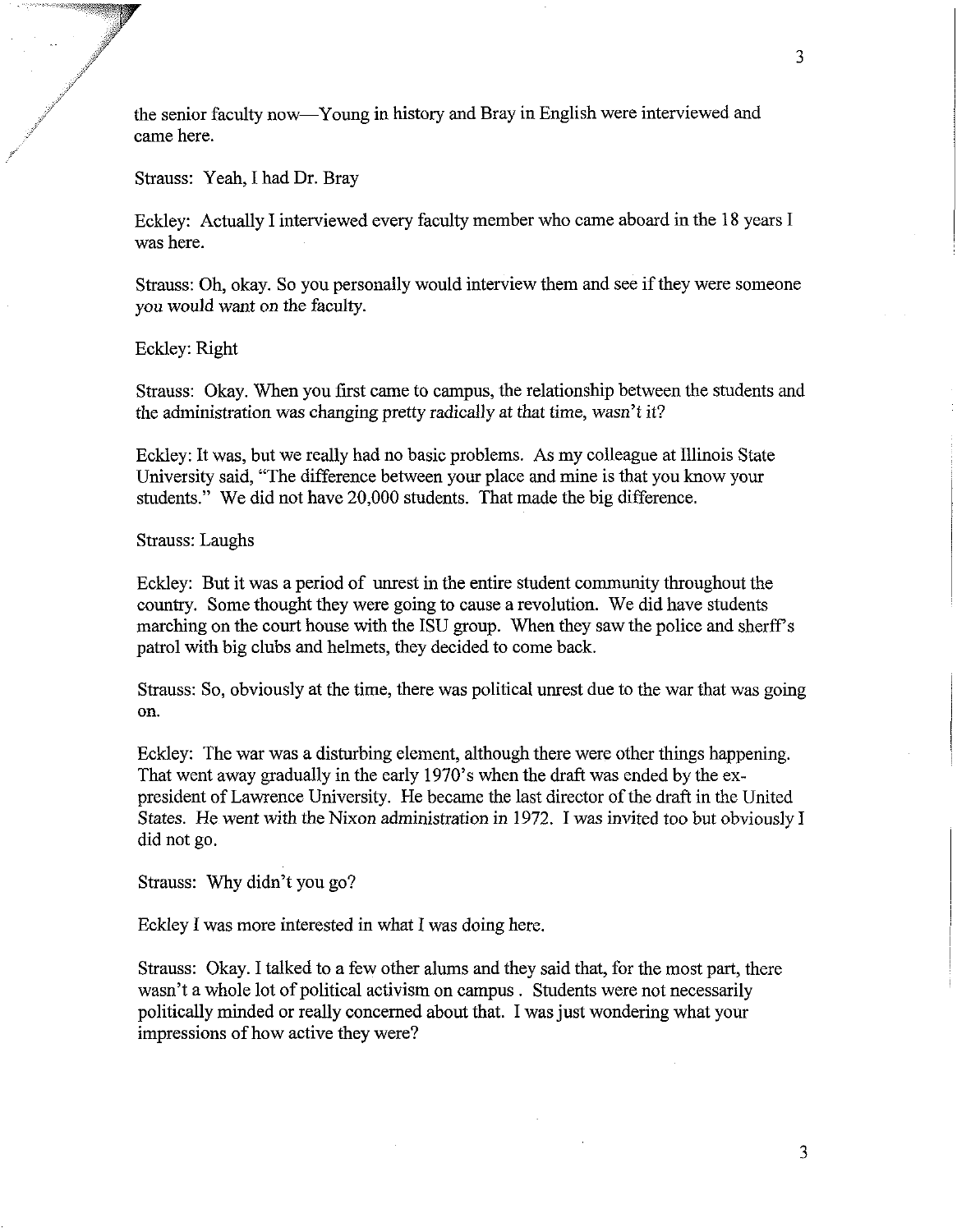/ Eckley: I think there were some that were fairly active. We had, for example, the group that went to the courthouse. I do not know what they expected to do there. But that was a group of about 200 out of a student population of a little over 1,600 at the time. So that gives you some idea of. We had the president of the student senate running around up in Grant Park during the 1968 Democratic Convention. There were a lot of problems, but no one was killed.! Also I remember one instance in which a student expected dispensation because of an off campus activity that did not have any relationship to his academic work. He thought he could get a grade without passing in a paper. It didn't work.

#> 9\*

\*,'

Strauss: Laughs. Okay. So I mean, how do you feel the relationship between the students and the faculty and the administration was when you were at Wesleyan? Do you feel like it was strong or was there some dissonance?

Eckley: Well, there was some dissonance but the relationship has always been fairly strong. Certainly the faculty interest the student growth is the kind of thing we wish to encourage . That's where the real activity is. That is why the students are here.

Strauss: Yeah. That's one of the nice things about this university for sure.

Eckley:I met with students on a frequent basis. We were together monthly for example. I typically knew about one hundred students or more each year. There was a respectable relationship. We never had any major difficulties. I can remember one instance in which a student expected dispensation because of some off campus activity that didn't have any relationship to his academic work. He thought he could get a grade without passing in a paper. It didn't work. It was not that kind of step-back-in-awe relationship that I remembered as a college student myself in terms of the university and its leading lights.

Strauss: Yeah, when you say that about your college life, can you explain.

Eckley: I went to college from 1939 to 1942. Then I did a Master's Degree. After my service in WWII, I went to Harvard. There is a much less formal relationship both on the part of the faculty and the students now.

Strauss: From what I've read in The Argus, it seems like one of your major focuses, at least early on, was kind of bringing students into this new ownership of the university, kid of really involving them and making sure they were responsible like the faculty, even going as far as letting them sit in on faculty meetings.

Eckley: They requested that and we instituted it. I invited them. I was pleased that at my inauguration all of the members of the Student Senate were robed up and attended.

Strauss: So, considering that Wesleyan looks like now and what it looked like when you were the president, I mean what are the most dramatic changes you see as far as maybe the physical scope of the campus.

 $\overline{4}$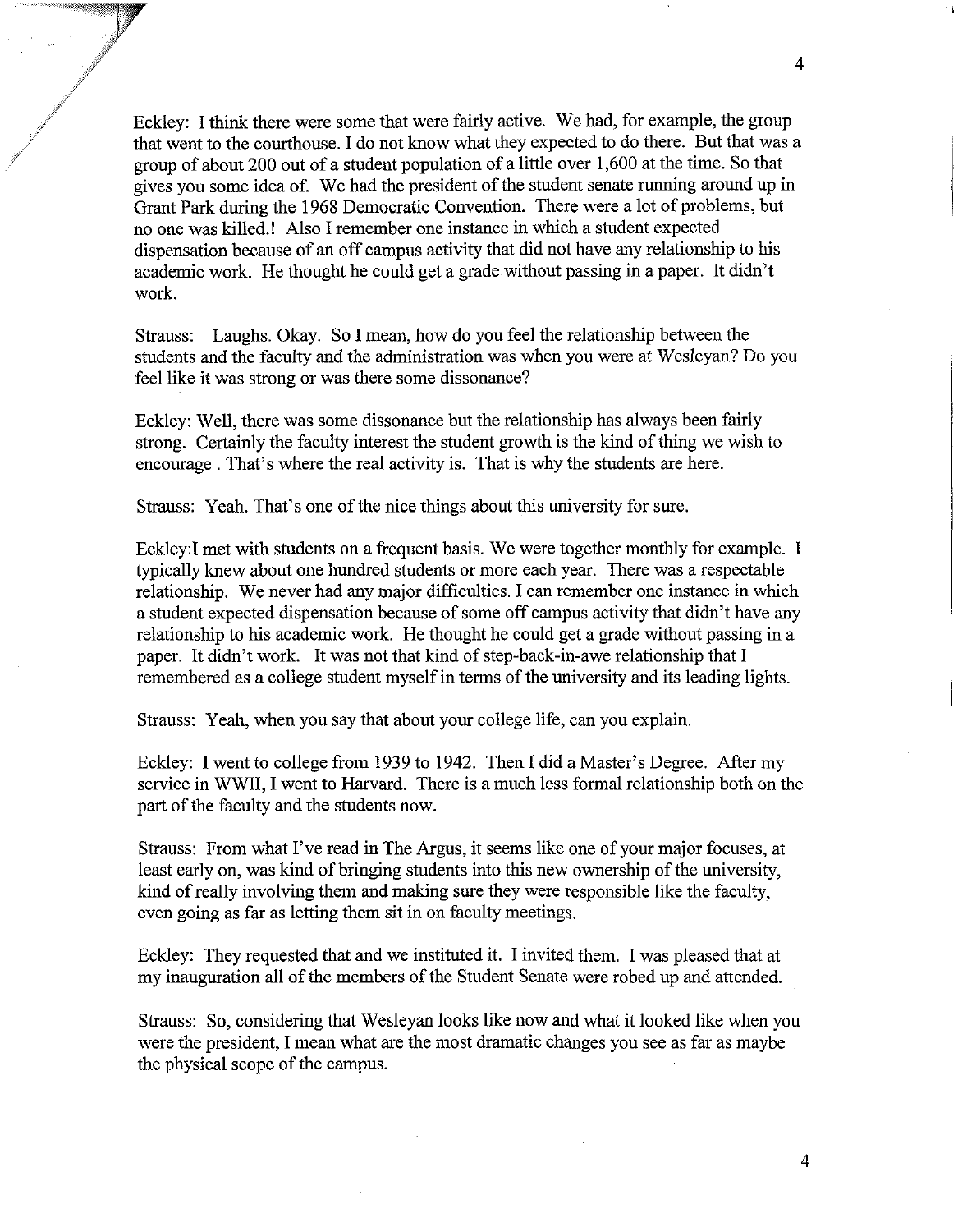Eckley: The faculty is somewhat expanded and I think significantly more capable. The campus obviously has been developed. We had a vigorous building program sponsored to a considerable extent by the federal government just before I came. We added on to the music building, added the art building, built a dormitory and the chapel and the beginning of the physical facility and were preparing to launch a new library effort. We had just moved into the library the year I came but it was sized pretty much to the faculty and student body at the time and needed attention. It is coming down now as we got into the new building in 2002.

,/'

**J'** 

Strauss: Yeah. So out of all the changes that Wesleyan has gone through, what stands out to you most, like what's the most radical change that you see.

Eckley: Proabably the increased faculty capacity and therefore the appeal of the faculty to students. We attract a better quality student now so we are more balanced in that area. Not too much different in geographic spread, maybe slightly but not greatly signicant.

Strauss: And now that you've been retired for some time, how involved are you still in the university?

Eckley I attend the Board of Trustee meetings, I still participate in one of the committees and am involved in the portfolio management class. I visit with faculty members and attend performances. After I left I was called back a couple of times. Once was to fill a sabbatical to relieve a person who was away. The next time was to teach for an ill person who did not return. I replaced him about halfway along and that was about as tough a teaching job as I ever had.

Strauss: Yeah that would be hard. So can you talk a little bit about what some of the traditions were like at Wesleyan when you were there, or maybe how homecoming was set up.

Eckley: I don't think that has changed much. We used to have a parade with our marching band and that was gradually phased out. We get more outstanding speakers and technology has enabled us to do things that we could not do earlier.

Strauss: Kind of a contentious issue on campuses across the country now is the Greek system. Can you speak about what it was like when you were here?

Eckley: I **think** we went through a change in the system. It was and is well established. We are pretty well balanced in terms of interest in various athletics without having an overwhelming concentration on any one. This was one advantage I saw about a liberal arts college. If a student came on an athletic scholarship it was possible for that student to quit and still have the scholarship. The Greek system is always a bit of a wony because it can get out of hand easily. The alums need to stay active and usually are more so with the women. We had our difficulties with a couple of Greek houses and that was a concern. For instance some houses started the recruiting too early. They were doing it as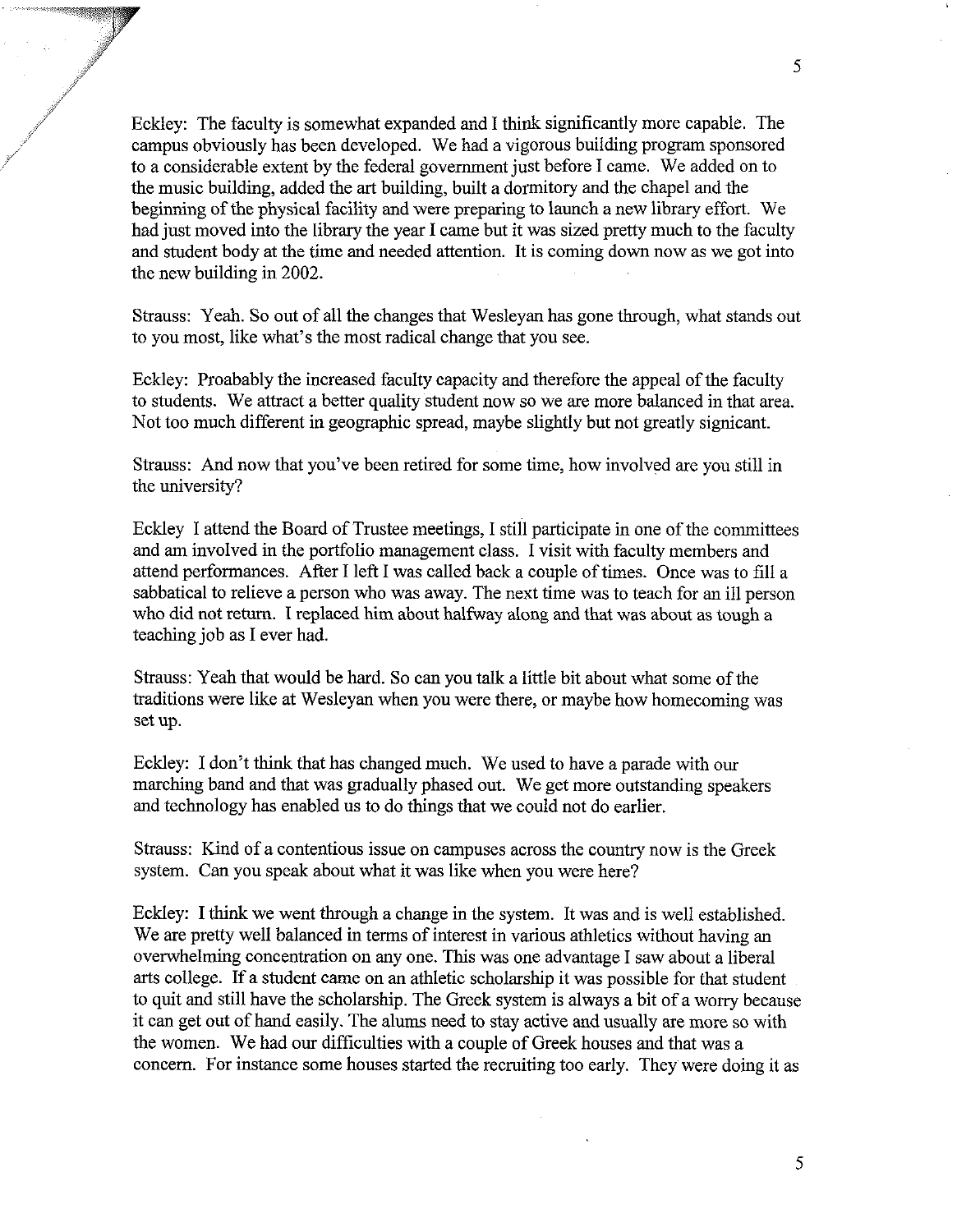soon as students came to the campus and we had to postpone that and say, "Look, they don't know what they are getting into".

,'

Strauss: Any particular stories you would like to share about any of the issues you had?

Eckley: We had one fraternity house with a couple of fires. We had five fires on campus during my time. One was a fire in one of the dorms on Main Street. The most damaging was the fire in Presser Hall. But it was stopped in enough time so that the damage was fixable. Students were not involved. A man who had returned from active service accompanied by a couple of minors were responsible. This was the lowest time I think I felt when I was here. It happened the second year and I was out of town. My wife called and I was on an earlier plane returning the next day. It was traumatic because we had to basically move all of the activities that went on in Presser Hall. Fortunately we had just bought Franklin grade school that sat on the parking lot across from the president's house. All music activity was moved there for a year.

Strauss: That's an interesting story. So when you moved to Bloomington you had to move your family along with you, obviously.

Eckley: Right. We had four children from age 11 to 17. And they all went to college while we were here. Three of them took courses at Wesleyan in the summer. One joined a short term trip abroad. None of them attended Wesleyan.

Strauss: What was our reason for not letting them attend Wesleyan?

Eckley: That might have caused difficulty for both faculty and student. I knew a leading faculty member at the University of Kansas when I was there. He spoke of sending his son to the university and someone made it very unpleasant for him and the family. And I thought it would be much easier for them to go elsewhere. So much is learned when one goes away to college. As my wife says, they were in eleven colleges and universities in twelve years. All four of them had graduate work and summer school.

Strauss: I know that Wally is interviewing your wife right now. Just briefly what kind of role did she play in the university day-to-day affairs.

Eckley: She was obviously involved with the children, but she was the entertainer-inchief. She became very interested in the beautification of the campus. We had lost about a hundred elm trees, so the campus looked bear. Also we had to close two streets. One ran right across the campus from Main Street to Park Street . And East Street was open (where it is closed at the Student Center) to where the science building is now. Those streets carried a lot of traffic and it took some effort to get them closed. Finally my wife organized a large group of interested and important people to show up at the City Council in support of the closing. That was our third try and the crowd made the difference.

Strauss: So a bunch of people rallied together and went to the meeting where just by sheer numbers they were convincing.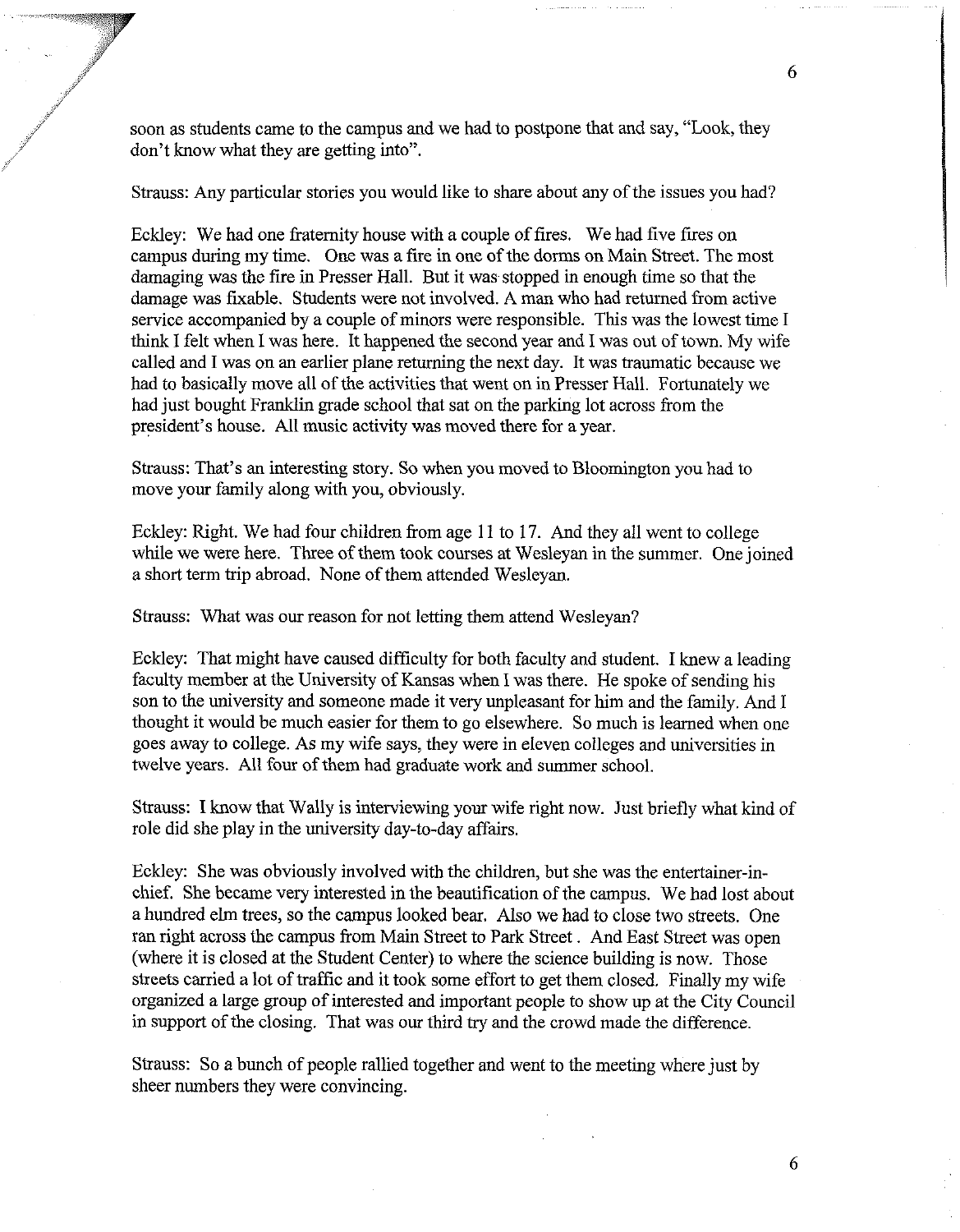Eckley: Yes, it was impressive. Because of the closings we were able to get one of our alums who was a landscape architect from New York City to come and plan the new quad. She had been valedictorian of her class here and had done her graduate work at the University of Illinois and was working in New York City. She had also done work at Bard College. She came every summer for most of the time we were here and that is the reason it is planned so beautifully. She laid out the oval walks and started lots of different trees and shrubs native to Illinois. Every year she would check out the new plantings and plan for others. She and her husband always stayed with us in the president's home.

Strauss: Just being around Wesleyan now, does it feel like it has changed a lot or does it feel like it stayed the same?

Eckley: I think both statements would be true. I think a greater variety of students are here now and we have more international students. But that would be expected with a larger immigrant population. We were just getting started. We did not have enough minority faculty at the time. Of course we have a larger faculty. It was 125-126 when I was president and now it is over 150 and more diverse.

Strauss: On a kind of sensitive issue, did you see a lot of racial tension on campus or was that an issue at all.

Eckley: It was an issue in the sense that African American students who came here typically had not lived in communities where they had much experience with white students and vice-versa. There is more interchange now among all students. I remember some Afican Americans felt that they were not sufficiently represented in athletic teams or wondered why some plays were being produced. Also we probably had a larger number of small town students and as you know small towns now have smaller populations. So we are more heavily urban now. We are less Methodist that we were. Now some probably consider themselves agnostic or not interested in any particular religion. I tried to start a Catholic group and Jewish people shied away from church colleges more than now. I think we have a significant number of Jewish students.

Strauss: There is a Jewish organization on campus now.

Eckley: We did make an effort to get such a group started. We were using the local rabbi to teach a course in Old Testament. And we enticed the Catholic clergy to come in for the students.

Strauss: When I was reading some of The Argus issues, it seemed like over the years there has been a de-emphasis of religious morals or values.

Eckley: I suspect that is true.